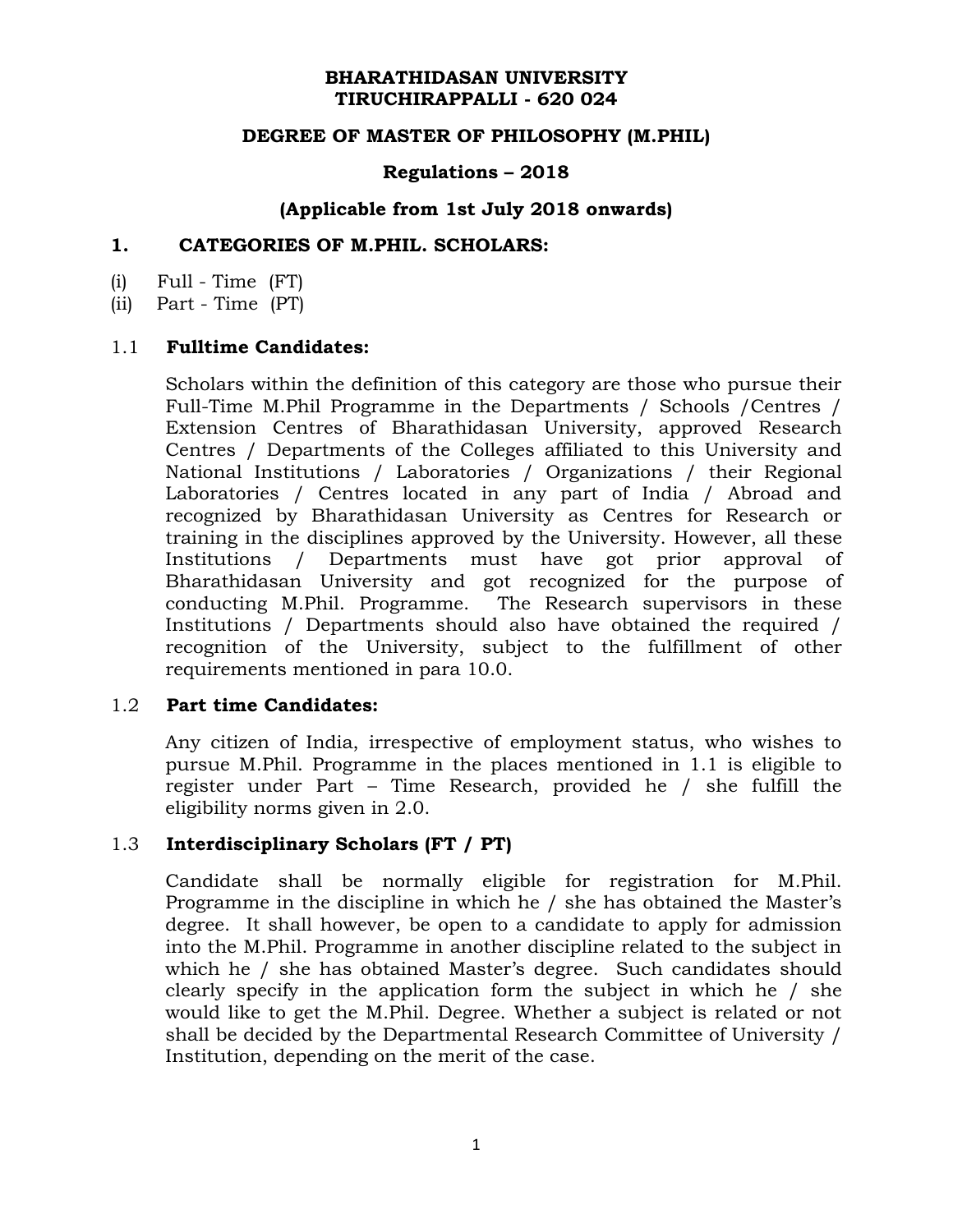## **2. ADMISSION PROCESS**

# 2.1 **Eligibility** : Qualifying Marks in Master's Degree:

55% of marks / 5.51 of CGPA in the 10 point scale under CBCS or above 50% of marks or above for OBC (Non-Creamy Layer)/SC/ST/Differently Able 50% of marks or above for those who got Master's degree prior to 19.09.1991

- 2.2 Part-Time Candidates should possess minimum one year teaching experience at a School /College and should provide No Objection Certificate from the employer at the time of submitting application.
- 2.3 Entrance examination will be conducted by the respective departments / research centers for their applicants for 100 marks. However students with NET/SLET/CSIR are exempted from applying for entrance exams.

# **3. DURATION:**

- 3.1 The duration of the M.Phil. Programme shall be one year consisting of two semesters for the Full – Time Programme, and two years for the Part – time Programme. The women candidates and Persons with Disability (more than 40% disability) may be allowed a relaxation of one year in the maximum duration. In addition, the women candidates may be provided Maternity Leave/Child Care Leave once in the entire duration of M.Phil for up to 240 days.
- 3.2 The Full-Time and Part-Time Programmes shall commence from July and August. Final Examination shall be conducted in January / February for the Full-Time Candidates and in May for Part-Time candidates. The second term Examinations shall be conducted in August for the Full-Time candidates and April / May for the Part-Time candidates.

## **4. Eligibility criteria to be a Research Supervisor, Co- Supervisor, Number of M.Phil scholars permissible per Supervisor.**

4.1 Any regular Professor of the University / Institution Deemed to be a University / College with at least five Research Publications in refereed journals enlisted in the UGC website and any regular Associate / Assistant Professor of the University / Institution deemed to be a University / College with a Ph.D. Degree and at least two Research Publications in the refereed journals enlisted in the UGC website may be recognized as Research Supervisor.

Provided that in areas / disciplines where there is no or only a limited number of refereed journals, the Institution may relax the above condition for recognition of a person as Research Supervisor with reasons recorded in writing.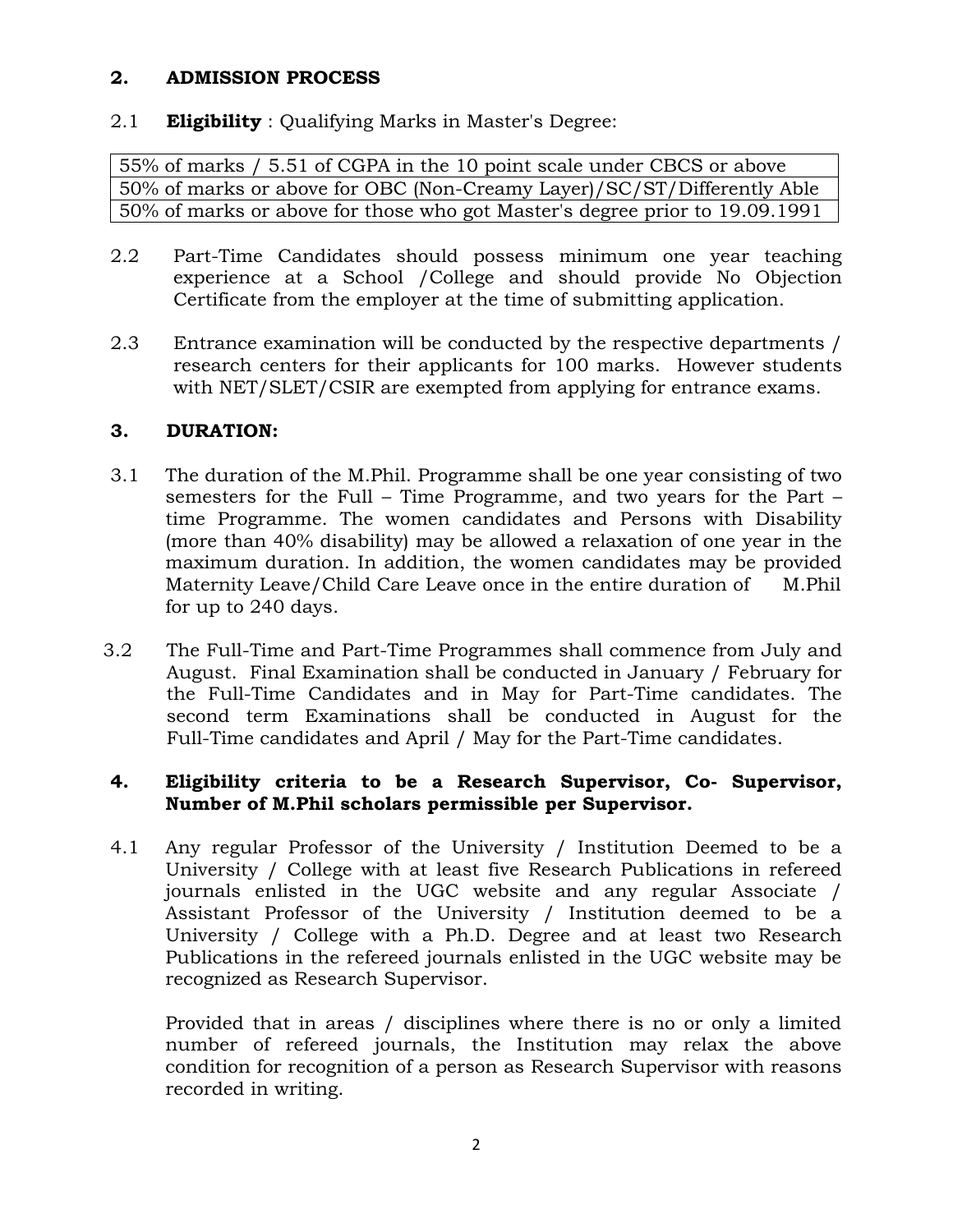- 4.2 Only a full time regular teacher of the concerned University / Institution Deemed to be a University / College can act as a supervisor. The external supervisors are not allowed. However, Co-Supervisor can be allowed in inter-disciplinary areas from other departments of the same institute or from other related institutions with the approval of the Research Advisory Committee.
- 4.3 The allocation of Research Supervisor for a selected research scholar shall be decided by the Departmental Research Committee concerned depending on the number of scholars per Research Supervisor, the available specialization among the Supervisors and research interests of the scholars as indicated by them at the time of interview/*viva voce*.
- 4.4 A Research Supervisor / Co-supervisor who is a Professor, at any given point of time, cannot guide more than three (3) M.Phil. scholars, An Associate Professor as Research Supervisor can guide up to a maximum of two (2) M.Phil. scholars and an Assistant Professor as Research Supervisor can guide only one (1) M.Phil scholar.
- 4.5 In case of relocation of an M.Phil. woman scholar due to marriage or otherwise, the research data shall be allowed to be transferred to the University to which the scholar intends to relocate provided all the other conditions in these regulations are followed in letter and spirit and the research work does not pertain to the project secured by the parent institution/ supervisor from any funding agency. The scholar will however give due credit to the parent guide and institution for the part of research already done. **Change of Centre / change of Supervisor may be permitted by the University based on the merit of the individual by paying prescribed fees.**

## **5. PROGRAMME OF STUDY:**

## 5.1 **Framing Course for M.Phil.**

The M.Phil candidates shall write three Course (I) Research Methodology (II) the paper related to the research and (III) paper related to general skills required on teaching, learning process, such as (i) computer application skills (ii) Communicative skills and (iii) Educational skills (Pedagogical skill including practical training in teaching) and (IV) Topic of Research. (Guide Paper) to equip the candidate with skills in the Research area. For each Course. 25% of marks would be allotted for the continuous internal Assessment (CIA) and the remaining 75% would be allotted for the final Examination.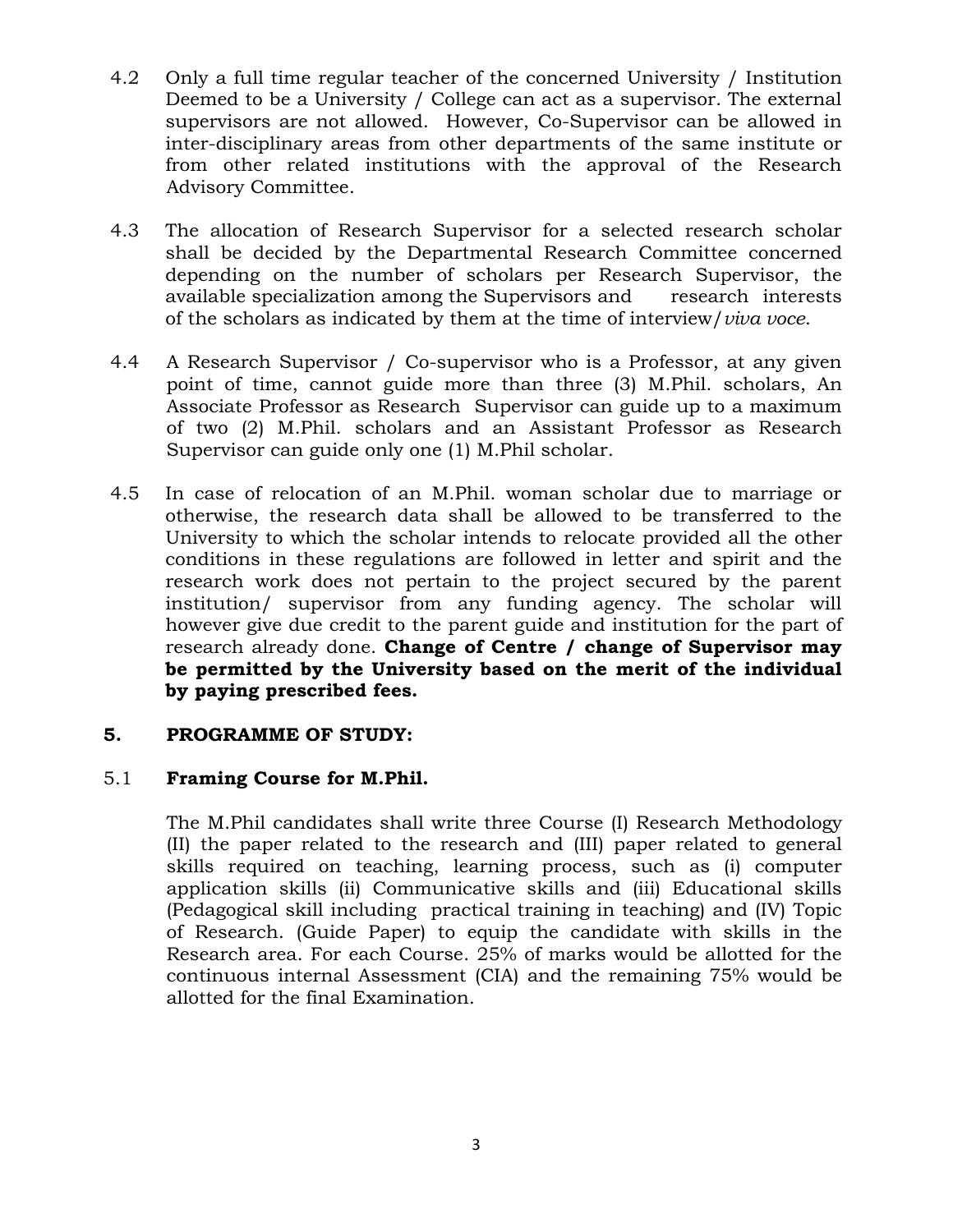| Sem-         | Course       | Title of the Course                                                                                                                  | Exam.        | Credits | <b>Marks</b> |     |              |
|--------------|--------------|--------------------------------------------------------------------------------------------------------------------------------------|--------------|---------|--------------|-----|--------------|
| ester        |              |                                                                                                                                      | <b>Hours</b> |         | IA           | UE  | <b>Total</b> |
|              | Course - I   | Research Methodology                                                                                                                 | 3            | 4       | 25           | 75  | 100          |
|              | Course - II  | 3<br>Related to the Research Work                                                                                                    |              | 4       | 25           | 75  | 100          |
|              | Course - III | Teaching and Learning skills<br>3<br>(Common Paper)                                                                                  |              | 4       | 25           | 75  | 100          |
|              | Course - IV  | Paper on Topic of Research<br>(The syllabus will be<br>prepared by the Guide and<br>the examination will be<br>conducted by the COE) | 3            | 4       | 25           | 75  | 100          |
| Н            |              | Dissertation and Viva-Voce<br>Viva Voce 50 marks<br>Dissertation 150 marks                                                           |              | 8       |              |     | 200          |
| <b>Total</b> |              |                                                                                                                                      | 24           |         |              | 600 |              |

### **PROGRAMME STRUCTURE**

The following components shall be adopted for continuous internal evaluation / assessment.

|        | Best 2 tests out of 3 | 10 Marks |
|--------|-----------------------|----------|
| $-2$ . | Attendance            | 05 Marks |
| 3.     | Seminar               | 05 Marks |
| 4.     | Assignment            | 05 Marks |
|        | Total                 | 25 Marks |

## **Question Paper Pattern for M.Phil. Programme**

Section A : 10 Questions  $x$  2 Marks = 20 Marks (Two Questions from each unit)

Section B : 5 Questions x 5 Marks = 25 Marks (Internal Choice and on set of questions from each unit)

Section C : 3 Questions x 10 Marks = 30 Marks (Answer any three out of 5 questions and one question from each unit)

5.2 The syllabi for Courses I, and II, shall be prescribed by the Board of Studies. The syllabus for Course III (Common Paper) shall be prescribed by the University. The syllabus for Course IV shall be formulated by the subject expert / guide. The Syllabi for all the 4 courses shall consist of five units. For the Full-Time candidate Course – I, II, III, and IV will be covered in the first semester and dissertation will be covered in the Second Semester. For the Part-Time candidate Course – I, II, III and IV will be covered in the first year and dissertation in the Second year.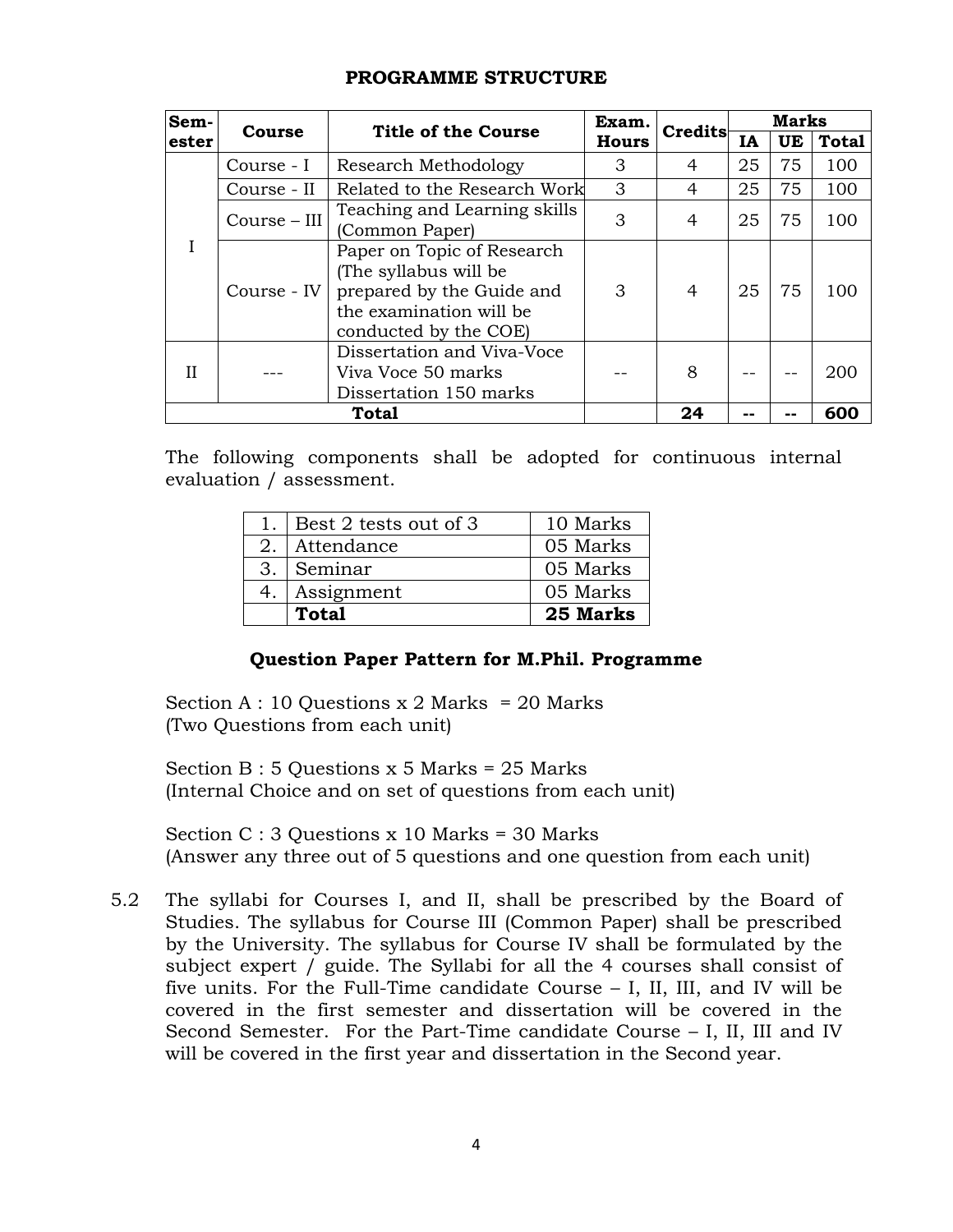### **6. SCHEME OF EXAMINATIONS:**

|                      | Marks                         |     | Credit |
|----------------------|-------------------------------|-----|--------|
|                      | <b>CIA</b>                    | F.E |        |
| Semester - I         |                               |     |        |
| Course I             | 25                            | 75  |        |
| Course II            | 25                            | 75  |        |
| Course III           | 25                            | 75  |        |
| Course IV (Elective) | 25                            | 75  |        |
| Semester - II        |                               |     |        |
| Dissertation         | 200                           |     |        |
|                      | (Thesis $150 +$ Viva-voce 50) |     |        |

# **(Credits and workload for the Course shall be as per the P.G. norms)**

# 6.1 **FINAL EXAMINATION (FE)**

The final examination for Courses  $-$  I, II, III & IV (Elective) shall be conducted at the end of the first semester "February" for Full-Time candidates and in the case of Part-Time candidates the final examination for Course I,II,III and IV shall be conducted in "May" completing a minimum of 10 months of class work. Each Course shall have 75 marks for the Final Examination and 25 marks for Continuous Internal Assessment. The duration for each written examination shall be 3 hours. Question papers for the final examination of Courses – I to IV shall be set externally and valued by external examiners who will form the Board of Examiners to pass the results. A candidate shall be declared to have passed Course I, II, III and IV, if he / she secures not less than 40% of the marks in both CIA and the University Examination and 50% of the marks in the aggregate (i.e. continuous internal assessment and the written Examination taken together).

# **The candidate is eligible to submit the dissertation only on completion of theory paper successfully.**

## 6.2 **Part – II Dissertation**

Candidates shall submit three copies of dissertation (two copies to the University and one copy to the guide) and the minimum and maximum page limited from 75 to 150 respectively and the dissertation be printed on both sides of a paper and hard bound of the same need not be necessary, after **the successful completion of the all Course works** to the University through the Supervisor and the Head of the Department / Principal not earlier than 5 months from the date of start of the second semester in the case of Full-Time Programme and not earlier than 10 months from the date of start of the second year, in the case of Part-Time Programme. If a candidate is not able to submit his / her dissertation within the period stated above, he / she shall be given an extension time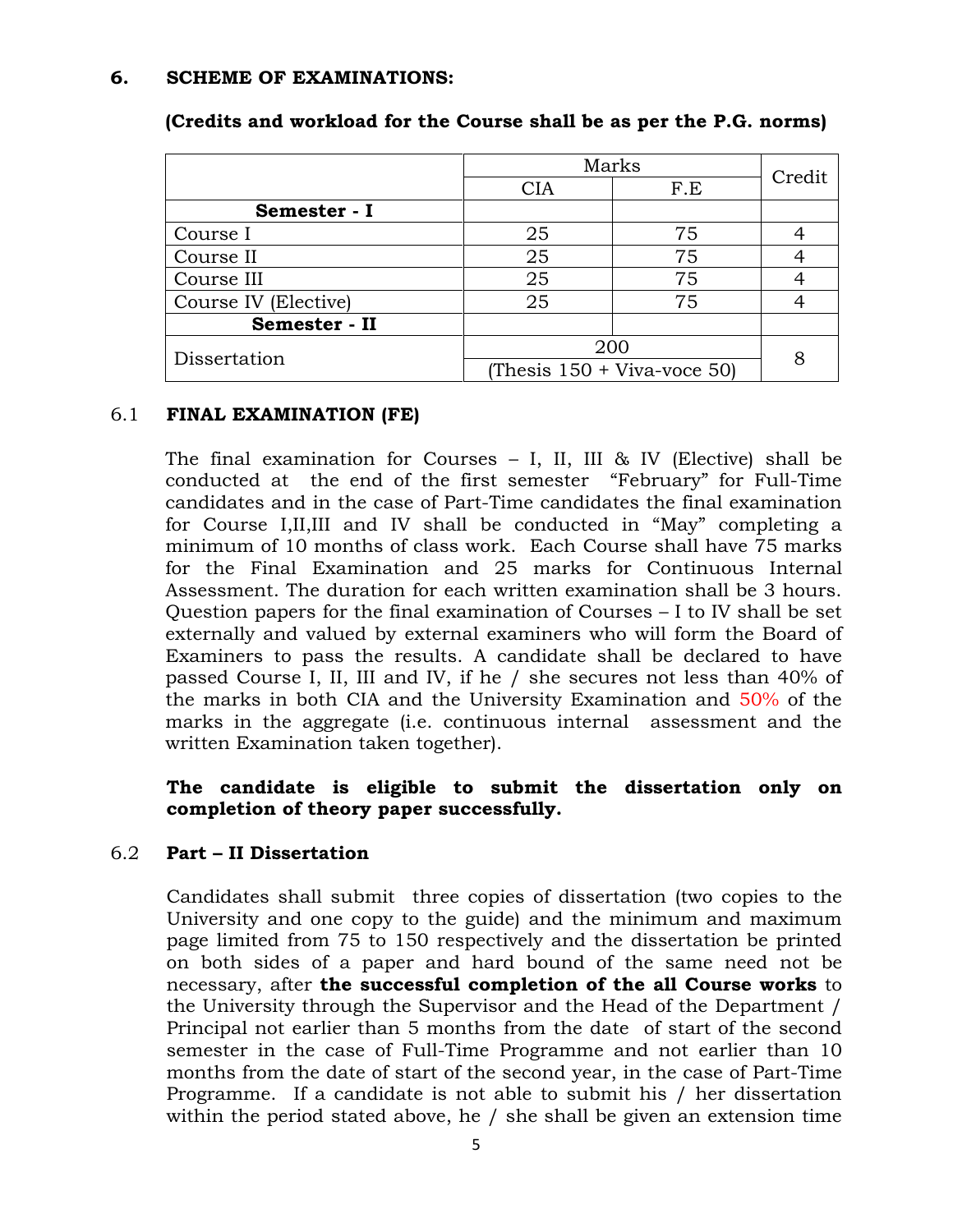of **3** months in the first instance with a Penalty of **Rs. 1500/-** and another **3** months in the second instance with penalty fees **of Rs.3,000/-** If a candidate does not submit his / her dissertation even after the two extensions, his / her registration shall be treated as cancelled and he / she has to re-register for the Programme. However the candidate need not write the theory papers again, if he / she has already passed these Courses.

- 6.3 The dissertation shall be valued by one external examiner who is within the University jurisdiction and by the Research Supervisor for Maximum of 150 marks by each examiner and the average of the marks awarded by both the examiners shall be taken for consideration. The external examiner shall be selected from a panel of 3 experts suggested by the Research Supervisor and working within the University area of the Research Supervisor. However, the University may ask for another panel, if necessary.
- 6.4 An open Viva-Voce examination shall be conducted by both the external examiner and the supervisor **and shall be attended by members of Department Research Committee members, all faculty members of the departments, other research scholars and other interested experts / researchers** and evaluated jointly by the examiner and the Supervisor for the maximum of 50 marks. The valuation of M.Phil. Dissertations and the viva-voce examination shall be carried out on the same day at the place of the Research Supervisor (viva is to be conducted only if the student passes in the valuation of the dissertation). The mark should be sent to the Controller of Examinations by the Research supervisor. A candidate shall be declared to have passed Part-II Examination if he secures not less than **55%** of the marks prescribed for the dissertation and **55%** of the marks prescribed for the viva-voce Examination.
- 6.5 The dissertation shall ordinarily be written in English. However, the option of writing the dissertation in Tamil is given to the candidates at the time of assigning the candidates to the Supervisor, in mutual consultation with the Research Supervisor and the Scholar.
- 6.5.1 If the examiner who values the dissertation makes a qualified recommendation such as revision of dissertation, the candidate shall be advised to revise the dissertation in the light of the suggestions made by the examiners and re-submit the dissertation, within a period of SIX months. A sum of **Rs.3,000/-** shall be charged as fee for Re-submission of dissertation. The revised dissertation shall be sent to the same examiner who evaluated the dissertation in the first instance.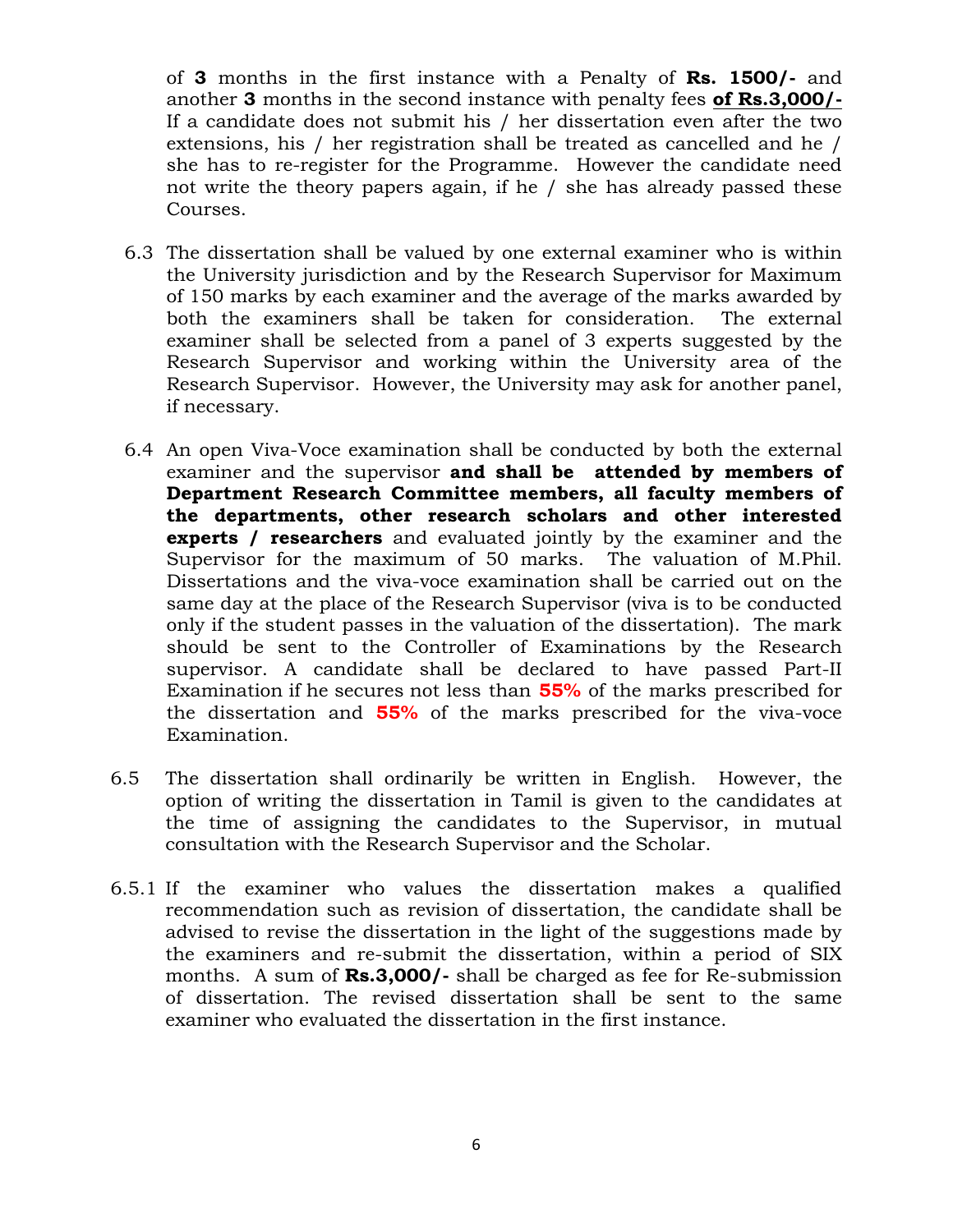## **7. Classification of Final Results**

- (i) The classification of final results shall be based on the CGPA, as indicated in Table 2.
- (ii) For the purpose of Classification of Final Results, the candidates who earn the CGPA 9.00 and above shall be declared to have qualified for the Degree as "Outstanding". Similarly, the candidates who earn the CGPA between 8.00 and 8.99, 7.00 and 7.99, 6.00 and 6.99, and 5.00 and 5.99 shall be declared to have qualified for their Degree in the respective Programmes as "Excellent", "Very Good", "Good", and "Above Average" respectively.
- (iii) Absence from an examination shall not be taken as an attempt.

## **Table 1**

| <b>Marks Range</b>        | Grade<br>Point | Corresponding<br>Grade |
|---------------------------|----------------|------------------------|
| 90 and above              | 10             |                        |
| 80 and above but below 90 |                | $A+$                   |
| 70 and above but below 80 | 8              | A                      |
| 60 and above but below 70 |                | $B+$                   |
| 50 and above but below 60 | h              | B                      |
| Below 50                  | N.A.           | R A                    |

#### **Grading of the Courses**

#### **Table 2**

### **Final Result**

| <b>CGPA</b>    | Corresponding<br>Grade | <b>Classification of Final Results</b> |
|----------------|------------------------|----------------------------------------|
| 9.00 and above |                        | Outstanding                            |
| 8.00 to 8.99   | $A+$                   | Excellent                              |
| 7.00 to 7.99   | A                      | Very Good                              |
| 6.00 to 6.99   | $B+$                   | Good                                   |
| 5.00 to 5.99   | В                      | Above Average                          |
| below $5.00$   | R.A.                   | Re-Appearance                          |

Credit based weighted Mark System is to be adopted for individual semesters and cumulative semesters in the column "Marks Secured" (for 100).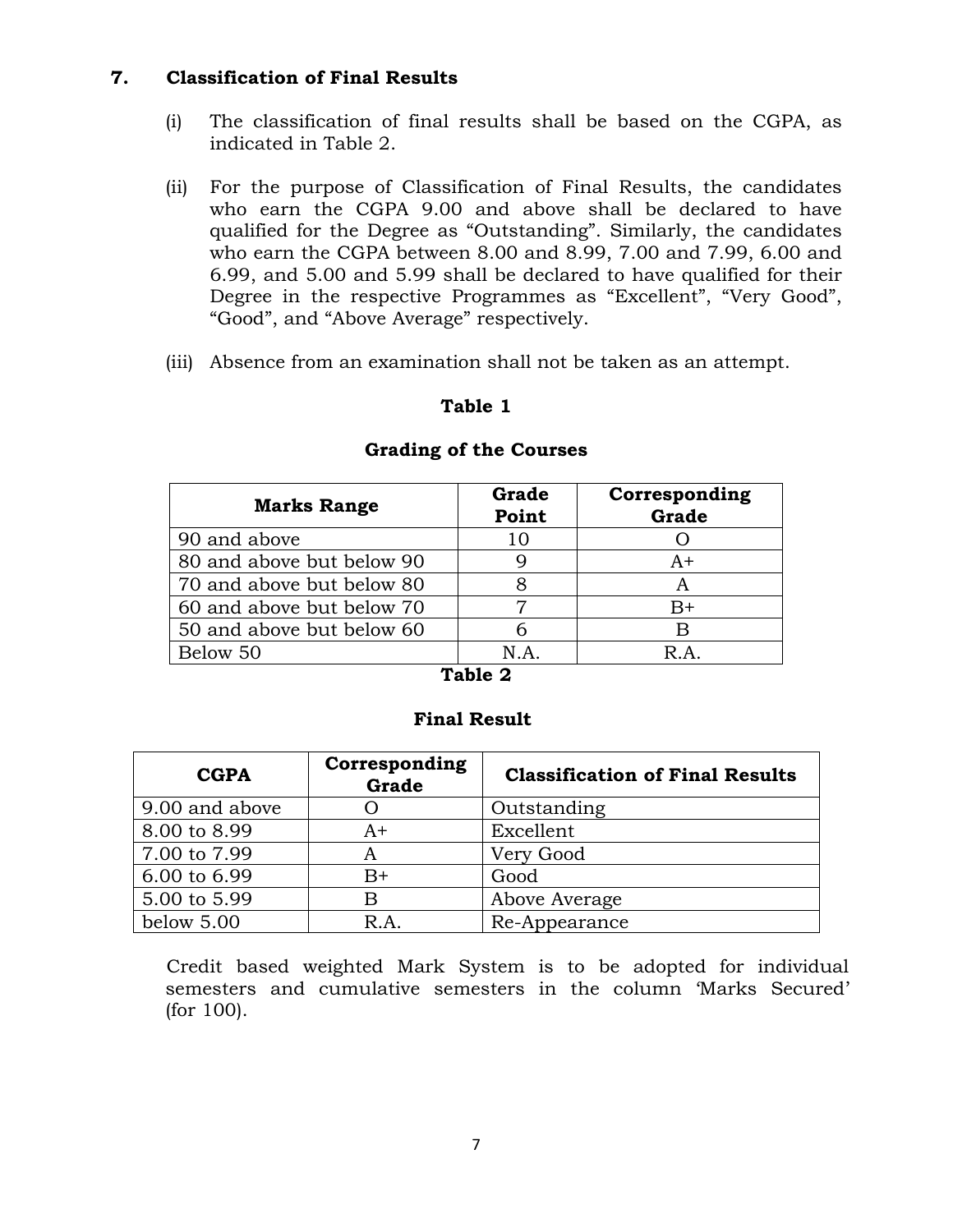### **8. RESTRICTION IN NUMBER OF CHANCES:**

### 8.1 **Full – Time Candidates:**

No candidate shall be permitted to appear for the written Examination in any Course more than twice or to re-submit the dissertation or appear for the vivavoce examination more than twice. Resubmission of a dissertation shall be done with penalty fee, within 6 months from the first of the month which follows the month in which the result of the first attempt is announced. The permitted attempts of semester-I & II Examinations shall be completed within a maximum period of 24 months from the first of the month which follows the month in which the registration was done.

# 8.2 **Part – Time Candidates:**

No candidate shall be permitted to appear for the written Examination in any Course more than twice or to re-submit the dissertation or appear for the vivavoce examination more than twice. Resubmission of a dissertation shall be done with penalty fee, within 6 months from the first of the month which follows the month in which the result of the first attempt is announced. The permitted attempts of Part-I & II Examinations shall be completed within a maximum period of 36 months from the first of the month which follows the month in which the registration was done.

## **9. CONFERMENT OF THE DEGREE:**

No candidate shall be eligible for the conferment of the M.Phil. Programme unless he / she is declared to have passed both written examinations and dissertation of the Programme.

## **10. ELIGIBILITY OF INSTITUTIONS:**

## 10.1 **Departments / Schools / Centres of this University :**

All the Departments / Schools / Centres functioning directly under the administrative control of Bharathidasan University are eligible for recognition as Research Centres. The Institutions desirous of getting recognition must apply to the University for securing recognition as Centres of Research by remitting the affiliation fee as may be prescribed by the University from time to time. The University will get these institutions assessed through a committee and the recognition as Research Centre will be awarded based on the recommendation of the committee.